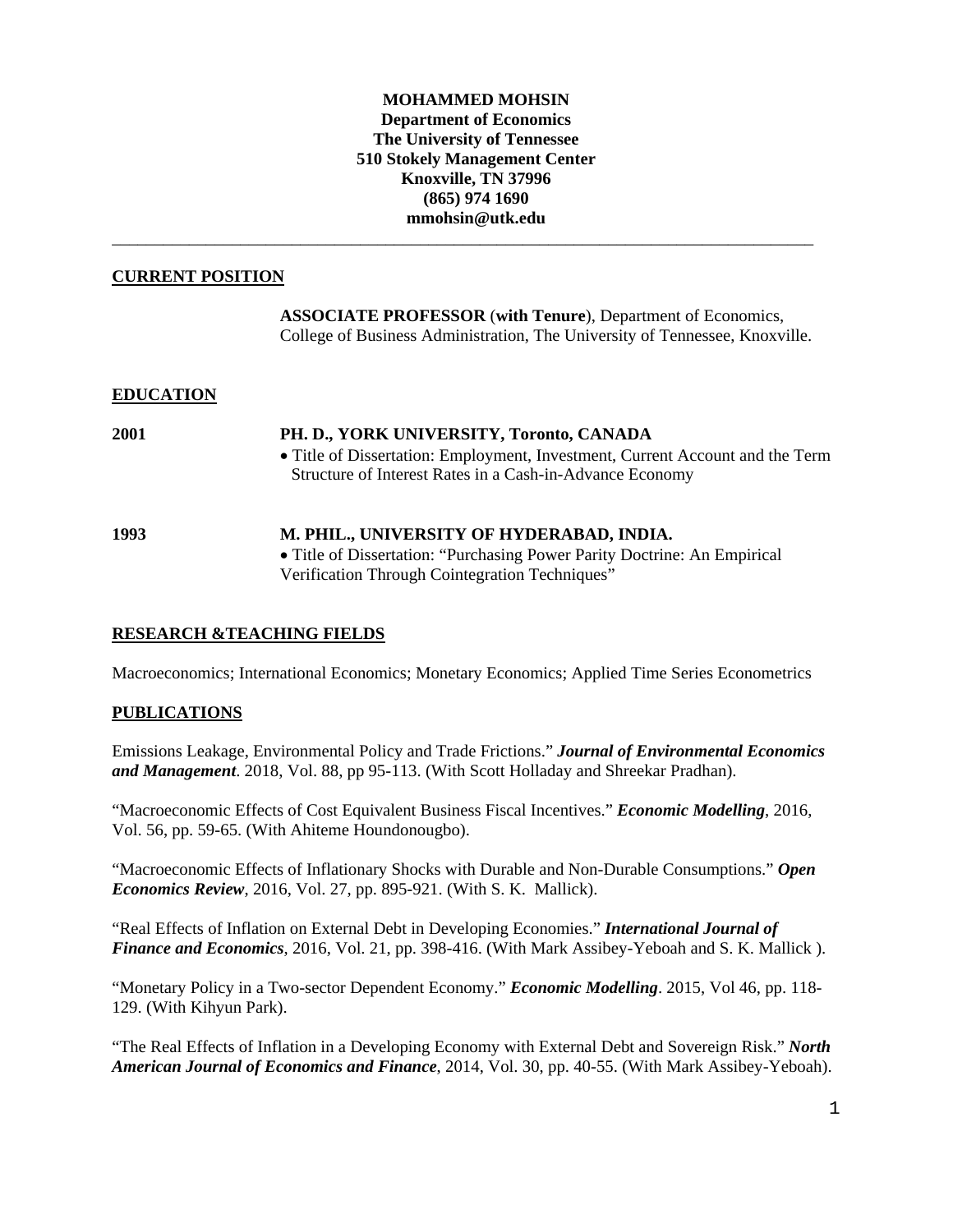"Real Asset Returns, Inflation and Activity in a Small Open Cash-in-Advance Economy." *Journal of International Money and Finance*, 2013, Vol. 32, pp. 234-250. (With A. Mansoorian).

"Monetary Policy in a Developing Economy with External Debt: Theory and Empirics." *The Journal of International Trade & Economic Development*, 2012, Vol. 21, pp. 705-724. (With Mark Assibey-Yeboah).

"Investment Tax Credit in a Small Open Economy with External Debt and Imperfect Capital Mobility." *Economic Record*, 2011, Vol. 87, pp. 629-642. (With Mark Assibey-Yeboah).

"On the Real Effects of Inflation in Open Economics: Theory and Empirics." *Empirical Economics*, 2010, Vol. 39, pp. 643-673. (With S.K. Mallick).

 "On the Employment, Investment, and the Current Account Effects of Trade Liberalization with Durability in Consumption." *North American Journal of Economics and Finance*, 2010, Vol. 21, pp. 228-240. (With A. Mansoorian).

"Inflation Stabilization with Durable Goods and Endogenous Time Preference." *Economic Record*, 2010, Vol. 86, pp. 342-351. (With A. Mansoorian).

"Savings, Investment, Employment, and Exchange Rate Policies in a Cash-in-Advance Economy with Habit Persistence." *Macroeconomic Dynamics*, 2010, Vol. 14, pp. 365-387. (With A. Mansoorian and L. Michelis).

"The Effects of Inflation in a Small Open Economy with Durability in Consumption." *Open Economies Review*, 2010, Vol. 21, pp. 221-236. (With A. Mansoorian).

"The Dynamic Effects of Tax Policies in a Small Open Economy." *Applied Economics*, 2010, Vol. 42, pp. 3091-3104.

"On the Terms of Trade Deterioration in a Small Open Developing Economy with External Debt." In B. Kamaiah (ed.) *A Festschrift in Honor of Dilip Nachane,* 2010. (With Mark Assibey-Yeboah).

"Durable Goods, Time Preference and the Dynamics of the Current Account." *Open Economies Review*, 2008, Vol. 19, pp. 237-354. (With A. Mansoorian.).

 "Monetary Policy in High Inflation Open Economics: Evidence from Israel and Turkey." *International Journal of Finance and Economics*, 2007, Vol. 12, pp. 405-415. (With S. K. Mallick).

"On the Effects of Inflation Shocks in a Small Open Economy." *Australian Economic Review*, 2007, Vol. 40, pp. 253-266. (With S.K. Mallick).

"On the Implications of Different Cash-in-Advance Constraints with Endogenous Labor." In W. Barnett and A. Serletis (eds.) *Functional Structure Inference*. (Elsevier Science, International Symposia in Economic Theory and Econometrics Series.), 2007, Vol. 18, pp 349-366. (With A. Mansoorian.)

 "On the Employment, Investment and Current Account Effects of Inflation." *Journal of International Economics*, 2006, Vol. 70, pp 296-313. (With A. Mansoorian.)

"Tax Policy and Entrepreneurship: New Time Series Evidence." *Small Business Economics*, 2006, Vol. 26, pp 409-425. (With Don Bruce.)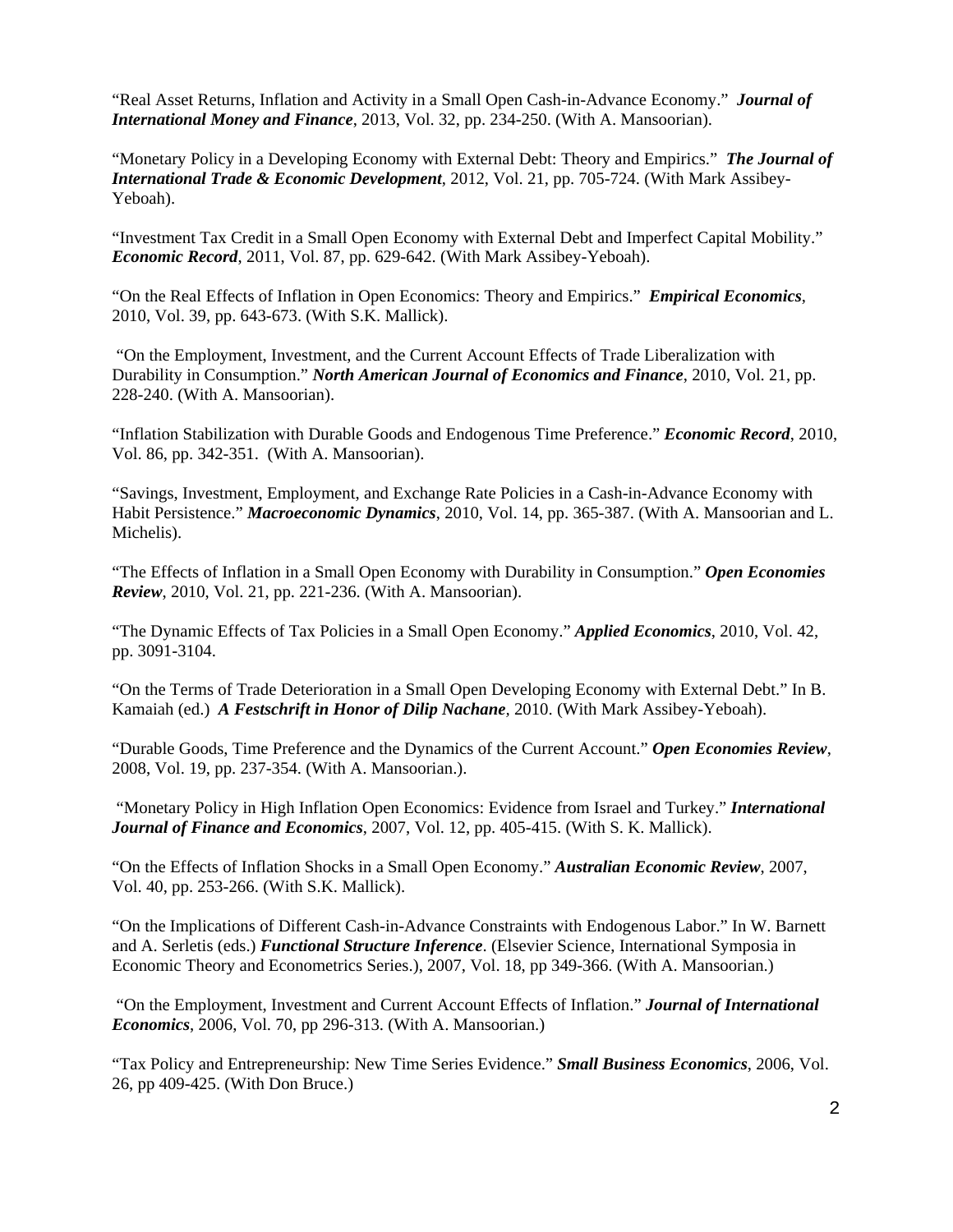"Durability in Consumption and the Dynamics of the Current Account." *Journal of Economic Dynamics and Control*, 2006, Vol. 30, pp 143-162.

"Monetary Policy and Endogenous Time Preference." *Journal of Economic Studies*, 2006, Vol. 33, pp 52-67. (With Eric Kam).

"Monetary Policy in a Cash-in-Advance Economy: Employment, Capital Accumulation and the Term Structure of Interest Rates." *Canadian Journal of Economics*, 2004, Vol 37, pp 336-352. (With A. Mansoorian.)

 "Exchange Rate Policies and Endogenous Time Preference: A Dynamic Analysis of a Small Open Economy." **E***conomics Letters*, 2004, Vol 82, pp 195-203.

"PPP Tests in Cointegrated Panels: Evidence from Asian Developing Countries." *Applied Economics Letters*, 2004, Vol. 11, pp. 163-166. (With Syed Abul Basher.)

"State Tax Policies and Entrepreneurial Activity: A Panel Data Analysis." *Proceedings of the 96th Annual Conference on Taxation,* National Tax Association, 2004, pp 325-333. (With Don Bruce and John Deskins.)

"Export and Economic Growth: Evidence from the ASEAN Countries." *Udyog Pragati* (Special Issue on Money and Finance, Part II) 2002, Vol. 26, No. 2, pp. 1-11.

 "Stock Prices and Exchange Rates in the Leading Asian Economies: Short Versus Long Run Dynamics." *Singapore Economic Review*, 2000, Vol. 45, No. 2, pp 165-181. (With T. Amare.)

 "Labour Supply, Fertility and Wage Among Married Women: A Case Study of Muslims of Hyderabad City." *The Asian Economic Review*, 1999, Vol. 41, No. 2, pp 276-293. (With B. Kamaiah and H. Begum.)

"Export Promotion Hypothesis in Asian Countries: An Empirical Re-Examination." In D.M. Nachane and M.J. Manohar Rao (eds.) *Macroeconomic Challenges and Development Issues*, 1997, Himalaya Publishing House. Pp. 389-404. (with B. Kamaiah.)

"Wagner's Hypothesis: Evidence from Indian States." *Indian Economic Journal*, 1995, Vol. 43, No. 1, pp 76 - 95. (With C. R. Naidu and B. Kamaiah.)

"Work Participation and labour Supply of Muslim Women: Determinants and Constraints." *The Indian Journal of Economics*, 1995, Vol. 75, No. 298, pp. 363-396. (With H. Begum and S. Sahoo.)

"Wagner's law in Developing Countries: Evidence from Time Series Analysis." *Artha Vijnana*, 1995, pp. 231-250. (With S. Sridevi and B. Kamaiah.)

 "Exchange Rate and Domestic Prices in India: The Causal Nexus." *Journal of Foreign Exchange and International Finance*, 1994,Vol. 7, No. 4, pp. 400-40. (With S. Sahoo and B. Kamaiah.)

"Government Expenditure in Andhra Pradesh: An Analysis of Growth and Determinants." *Prajnana***,** 1994, Vol. XXIII, No. 3, pp. 331-352. (With C. R. Naidu and V. J. Naidu.)

"PPP Doctrine: An Empirical Verification." *Journal of Foreign Exchange and International Finance*,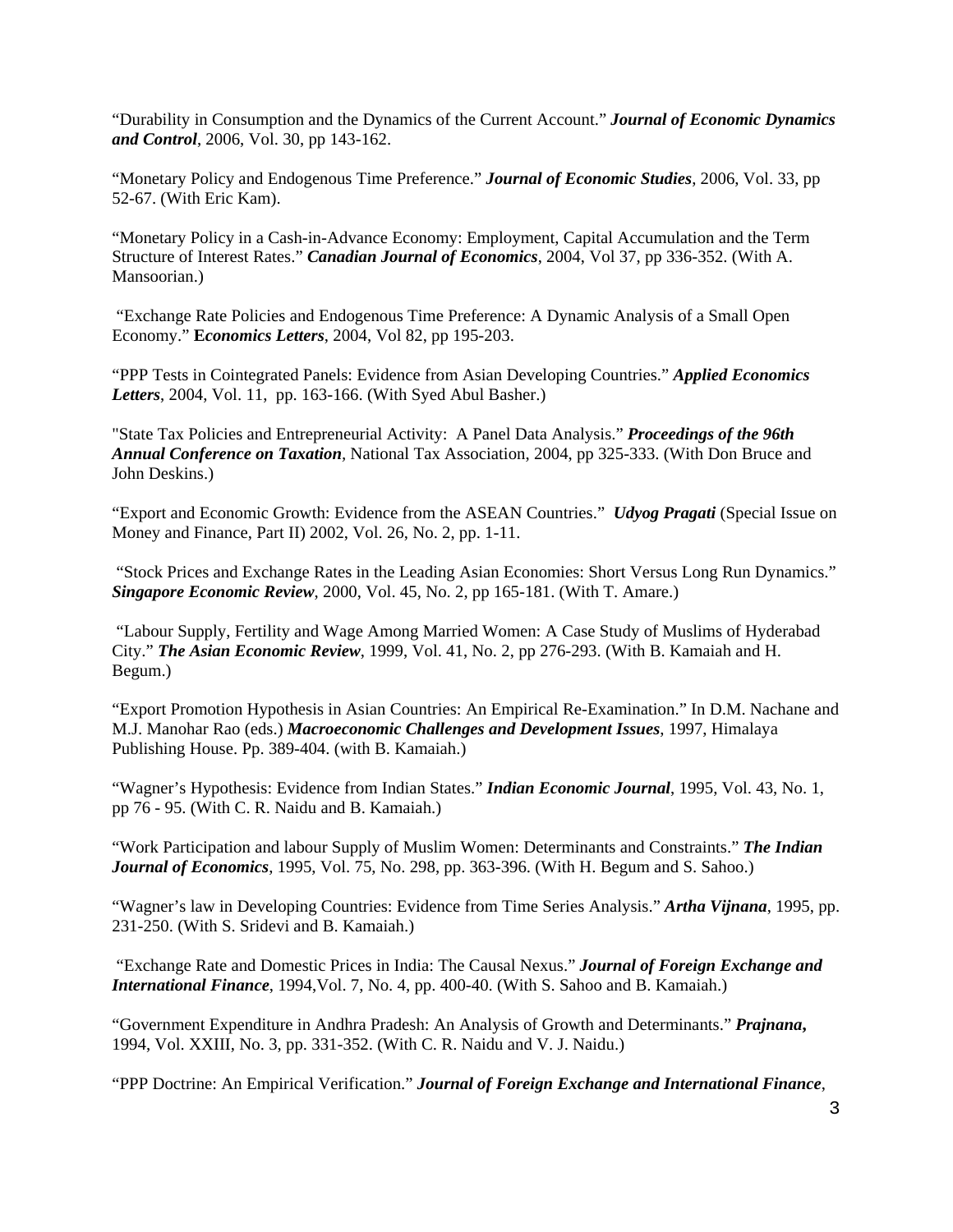1993, Vol. 6, No. 4, pp. 411-428. (With B. Kamaiah.)

"Causality Between Money and Prices in India: A Futile Search for Consistent Evidence." *The Indian Journal of Economics*, 1993, Vol. 73, No. 291, pp. 419-437. (With M. Ramachandran and B. Kamaiah.)

"Work Participation Behaviour of Married Women with Living Husband: A Case of Rural and Urban Pondicherry." *Artha Vijnana*, 1992, Vol. 34, No. 3, pp. 315-336. (With V. Nirmala et. al.).

## **PAPERS UNDER REVIEW / WORKING PAPAERS**

 "Environmental Policy Instrument Choice and International Trade." (With Scott Holladay and Shreekar Pradhan).

"Shadow Economies and Developing Nations: Addressing the Recursive Fiscal Dilemma." (With Michael Craig and Matthew Murray).

"Exchange Rate-Based Inflation Stabilization: A General Approach." (With Omer Bayar).

"Identifying the Predictive Power of FED Minutes." (With Luiz Lima and Lucas Godeiro).

"Optimal Budget Stabilization Funds, State Budgets and the Business Cycle." (With Ali Al-Nadi and Matthew Murray).

"Durable Goods, Interest Rates and the Business Cycles in Developed Economies." (With Ali Al-Nadi).

"State Output Multiplier of Rainy Day Fund." (With Matthew Murray and Shreekar Pradhan).

"Tariff Revenues, Government Spending and Economic Activities in Developing Economies." (With Marcus Bansah).

"Import Competition, Productivity, Terms of Trade and the Current Account in a Small Open Economy." (With Marcus Bansah).

## **CBER RESEARCH PROJECTS AND REPORTS**

"Childcare Support in Tennessee: A Forecast of Enrollments and Expenditures." (With D. Bruce and T. Richards). 2003.

"Update: Childcare Support in Tennessee: A Forecast of Enrollments and Expenditures." (With D. Bruce and T. Richards). 2003.

## **CONFERENCE / WORKSHOPS ATTENDED**

St. Louis Advances in Research (STLAR) Conference at the St. Louis Federal Reserve Bank, April 7-8, 2016.

Annual Federal Reserve Bank of St. Louis Fall Conference on October 9-10, 2014.

The Universities Research Conference on the Macroeconomic Consequences of Risk and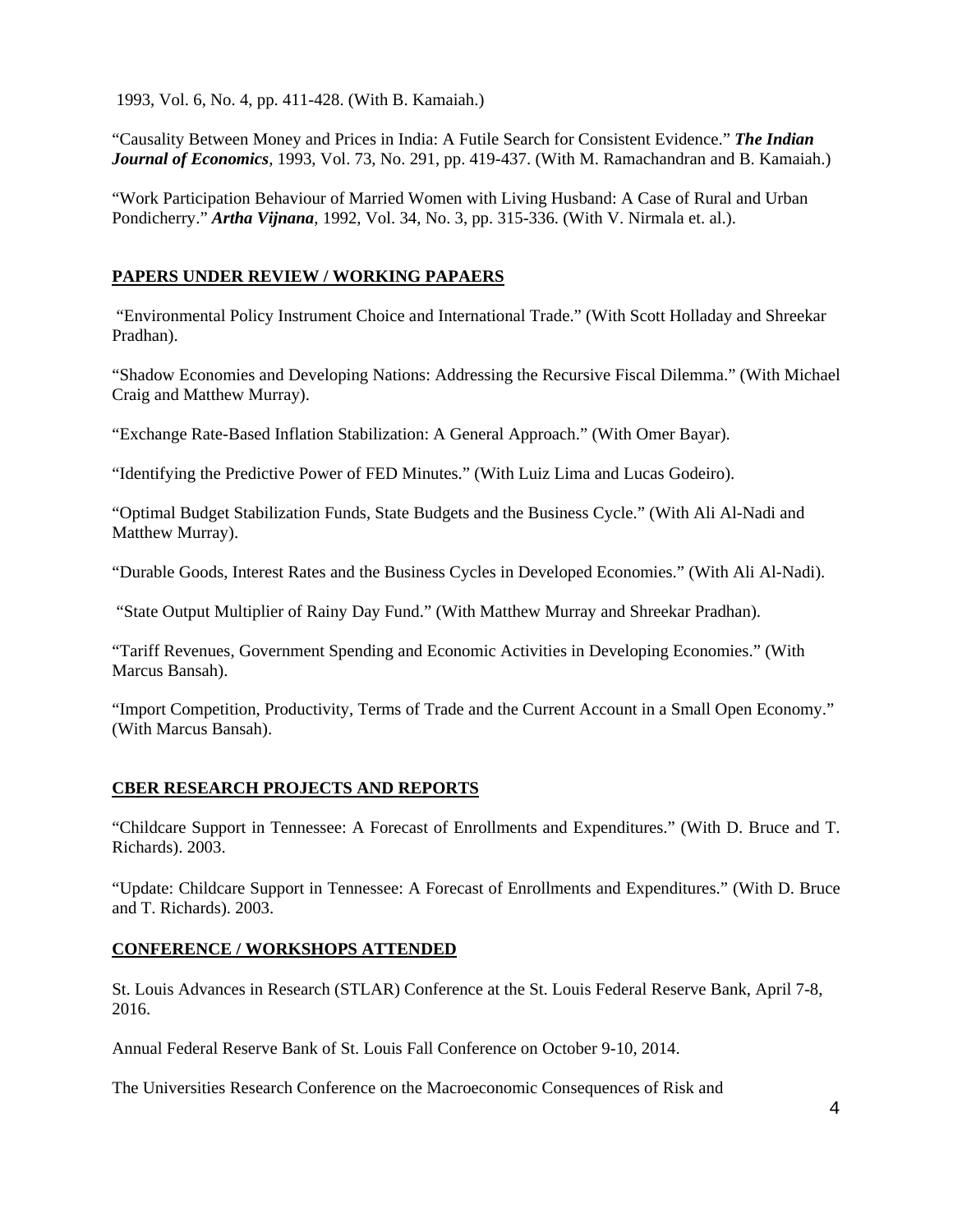Uncertainty. National Bureau of Economic Research. Cambridge, Massachusetts, September 19- 20, 2014.

The Annual Meeting of the Society for Economic Dynamics, University of Toronto, Toronto, June 26-28, 2014

## **CONFERENCE PRESENTATIONS AND SEMINARS**

"Import Completion, Terms of Trade, Productivity and the Current Account in a Small Open Economy." Presented at the Annual Meetings of *Southern Economic Association*, Tampa, FL, November 18, 2017.

"Exchange Rate-Based Inflation Stabilization: A General Approach." (With Omer Bayar). Presented at the Annual Meetings of the *Canadian Economic Association*, Antigonish, Canada, June 3, 2017.

"Emissions Leakage, Environmental Policy and Trade Frictions." (With Scott Holladay and Shreekar Pradhan). Presented at the Annual Meetings of *Southern Economic Association*, Washington DC, November 19, 2016.

Served as a discussant of the paper "Housing booms, Fiscal Myopia and Voters' Information" at the 72nd Annual Congress of the International Institute of Public Finance, Lake Tahoe, Nevada, August 9, 2016.

"Output Multipliers and State Rainy Day Funds." Presented at the 72nd Annual Congress of the International Institute of Public Finance, Lake Tahoe, Nevada, August 9, 2016.

"Business Fiscal Incentives in a Small Open Economy: A Dynamic Cost-Benefit Analysis." Presented at the Annual Meetings of the *Canadian Economic Association*, Ottawa, Canada, June 3, 2016.

Served as a discussant of the paper "The mix between direct and indirect forms of government innovation support and firm performance" at the Annual Meetings of the *Canadian Economic Association*, Ottawa, Canada, June 3, 2016.

"Economics of Exchange Rates: Why Do We Care?" Invited lecture, Bluebells School International, Delhi, India, October 12, 2015.

"Domestic Inflation, International Oil Price and Foreign Interest Rates in a Two-sector Economy." *Department of Humanities and Social Science Seminar Series,* Indian Institute of Technology (IIT), *Delhi*, India, July 30, 2013.

"Domestic Inflation, International Oil Price and Foreign Interest Rates in a Two-sector Economy." Annual Meetings of *Southern Economic Association*, New Orleans, LA November 18, 2012.

"Domestic Inflation, International Oil Price and Foreign Interest Rates in a Two-sector Economy." Annual Meetings of *Eastern Economic Association*, Boston, MA, March 9, 2012.

"Optimal Budget Stabilization Funds, State Budgets and the Business Cycle." *International Institute of Public Finance Congress*, University of Michigan, Ann Arbor, August 8, 2011.

"Durable Goods, Interest Rates and Small Open Economy Business Cycles." Annual Meetings of the *Canadian Economic Association*, Ottawa, June 5, 2011.

"Optimal Budget Stabilization Funds, State Budgets and the Business Cycle." Annual Meetings of *National Tax Association*, Chicago, November 21, 2010.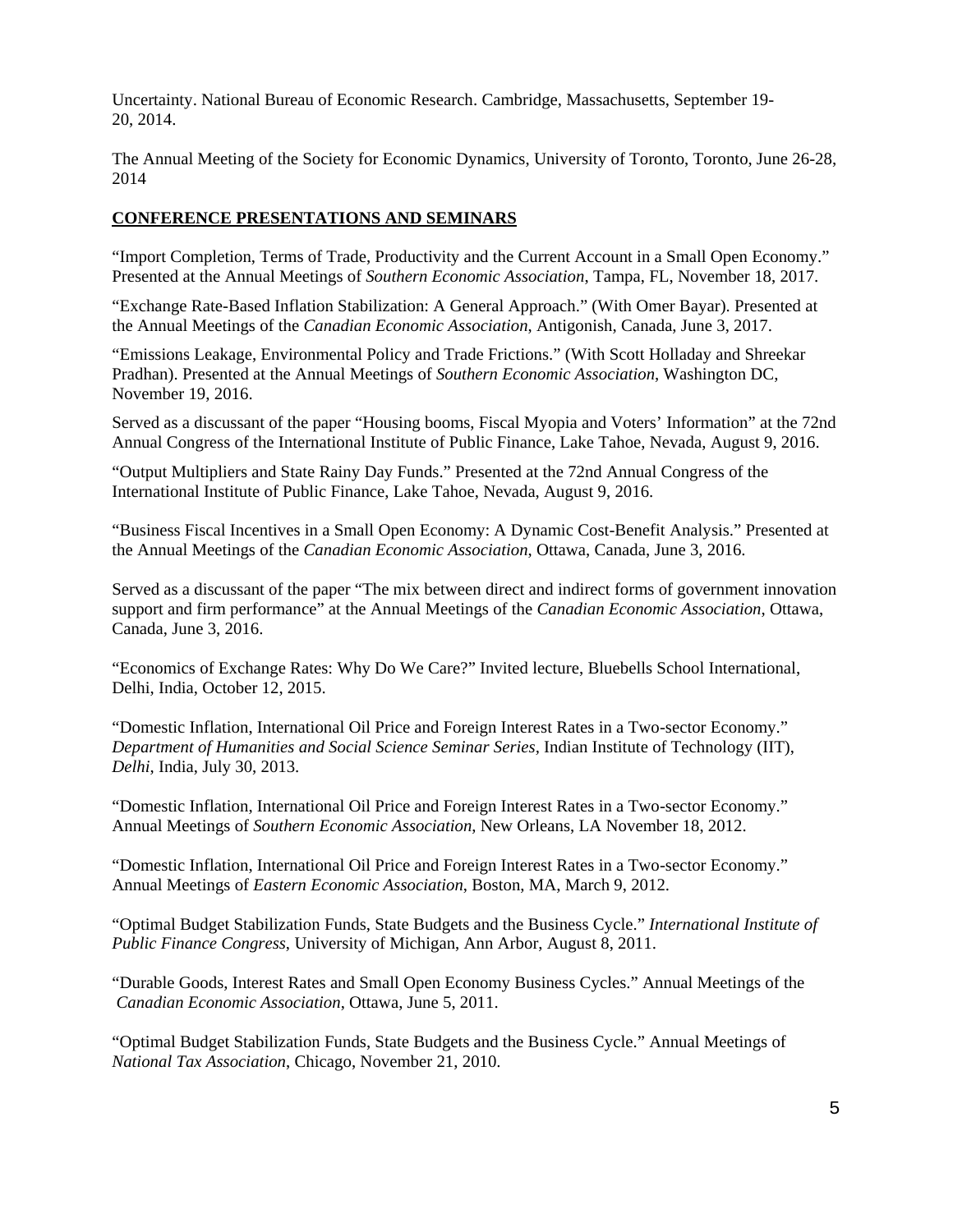"Durable Goods, Interest Rates and Small Open Economy Business Cycles." Annual Meetings of  *Southern Economic Association*, Atlanta, November 22, 2010.

"Currency Depreciation, Imperfect Capital Mobility, and Foreign Debt in a Developing Economy." Annual Meetings of *Eastern Economic Association*, Philadelphia, February 26, 2010.

"Monetary Policy in a Two-Sector Dependent Economy." Annual Meetings of *Southern Economic Association*, San Antonio, November 21, 2009.

"On the Macroeconomic Implications of Adverse Terms of Trade in a Developing Economy with External Debt and Sovereign Risks." Annual Meetings of *Southern Economic Association*, Washington DC, November 22, 2008.

"The Real Effects of Inflationary Shocks in Open Economies with Durable and Non-Durable Consumptions: Theory and Empirics." *Department of Statistics Seminar Series*, University of Tennessee, Fall 08.

"Devaluation, Imperfect Capital Mobility and Debt in a Small Open Developing Economy." Annual Meetings of *Eastern Economic Association*, Boston, MA, March 8, 2008.

"The Dynamic Effects of Tax Policies in a Small Open Economy." Annual Meetings of *Southern Economic Association*, New Orleans, November 21, 2007.

"Investment Tax Credit in a Small Open Economy with External Debt and Imperfect Capital Mobility." *Department of Economics Seminar Series*, Appalachian State University, Fall 07.

"Tax Policies in a Small Open Economy." Annual Meetings of *Eastern Economic Association*, New York, NY, February 24, 2007.

"Inflation Targeting in Open Economies with Durable and Non-Durable Consumptions." Annual Meetings of *Southern Economic Association*, Charleston, November 21, 2006.

"Durable and Non-Durable Consumptions and the Current Account: The Dynamic Effects of Tax Policies in a Small Open Economy." *Department of Economics Seminar Series,* University of Hyderabad, Hyderabad, India, July 27, 2006.

"On the Real Effects of Inflation in Open Economies." *Department of Economics Seminar Series,*  University of Pondicherry, Pondicherry, India, July 26, 2006.

 "On the Real Effects of Inflation in Open Economies." *Department of Humanities and Social Science Seminar Series,* Indian Institute of Technology (IIT), Madras, India, July 25, 2006.

"Inflation Targeting in Open Economies with Durable and Non-Durable Consumption." Annual Meetings of the *Eastern Economic Association*, Philadelphia, PA, February 24, 2006.

"Real Effects of Inflation in a Small Open Economy." Annual Meetings of *Western Economic Association International*, San Francisco, CA, July 7, 2005.

"Fiscal Policies with Consumer Durables in a Small Open Economy." Annual Meetings of *Eastern Economic Association*, New York, NY, March 4, 2005.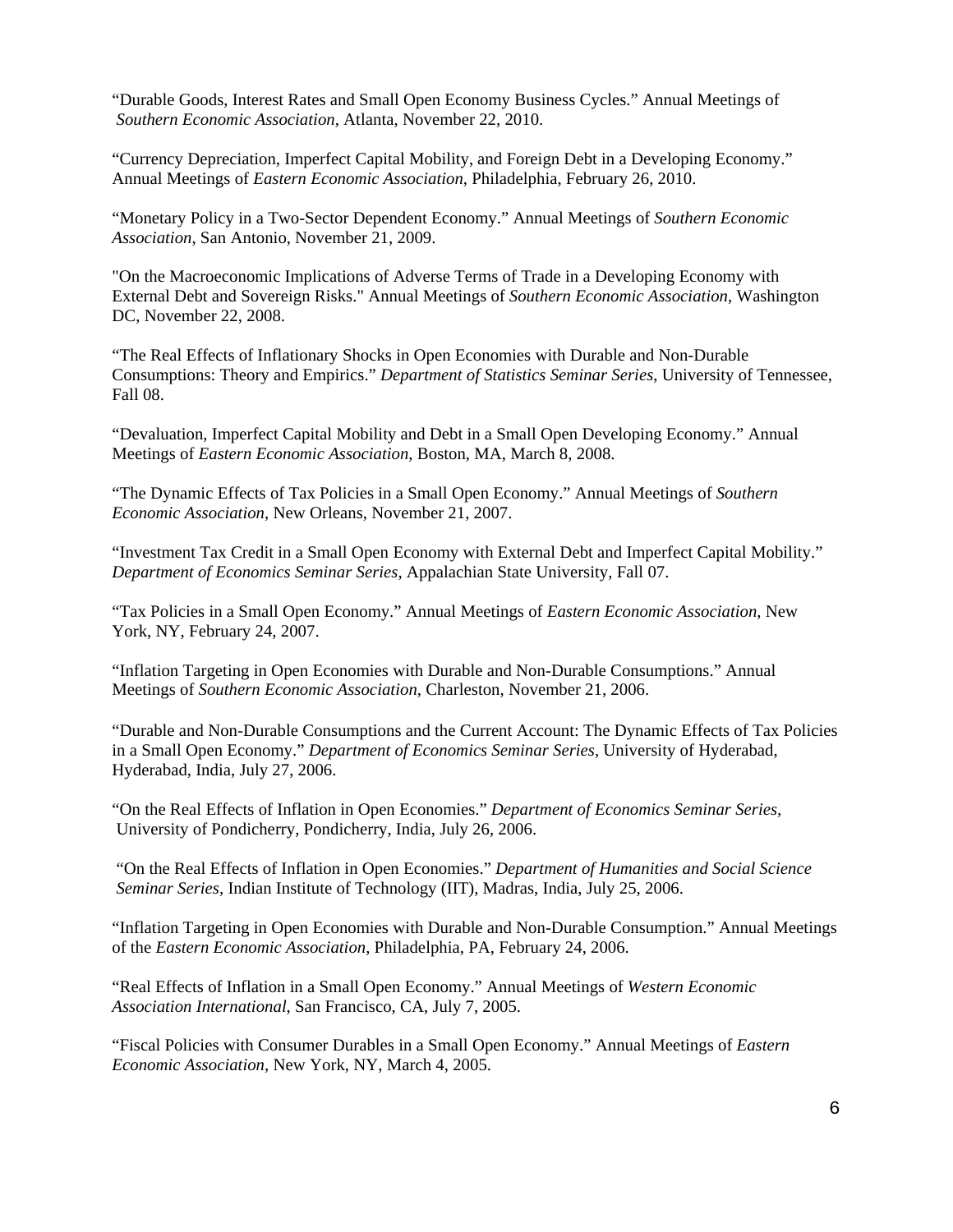"Monetary Policy and Real Interest Rates." Annual Meetings of *Southern Economic Association*, New Orleans, November 22, 2004.

"Durability in Consumption, and the Dynamics of the Current Account." *Department of Humanities and Social Science Seminar Series*, Indian Institute of Technology (IIT), Kanpur, India, June 4, 2004.

"Exchange Rate Policies, Durability in Consumption, and the Dynamics of the Current Account." Annual Meetings of *Eastern Economic Association*, Washington DC, February 22, 2004.

"On the Implications of Habit Formation in a Small Open Cash-in-Advance Economy." Annual Meetings of *Eastern Economic Association*, Washington DC, February 22, 2004.

"Durability in Consumption, and the Dynamics of the Current Account." Annual Meetings of *Western Economic Association International*, Denver, CO, July12, 2003.

"Exchange Rate Policies in a Small Open Cash-in-Advance Economy." Annual Meetings of *Eastern Economic Association*, New York, NY, February 22, 2003.

"Exchange Rate Policies and Endogenous Time Preference: A Dynamic Analysis of a Small Open Economy." Annual Meetings of *Eastern Economic Association*, New York, NY, February 21, 2003.

"Monetary Policy and Endogenous Time Preference: Tobin Effect or Super-neutrality?" *Department of Economics Seminar Series*, University of Tennessee, Knoxville, November 22, 2002.

"Monetary Policies and Real Interest Rates in a Cash in Advance Economy." Annual Meetings of *Western Economic Association International*, Seattle, WA, June 29-July2, 2002.

"On the Implications of Different Cash in Advance Constraints With Endogenous Labor." Annual Meetings of *Eastern Economic Association*, Boston, MA, March 15-17, 2002.

"Monetary Policy in a Cash-in-Advance Economy: Employment, Capital Accumulation and the Term Structure of Interest Rates." Annual meetings of *Southwestern Society of Economists,* St. Louis, MO, March 5-9, 2002.

"Employment, Investment and Current Account Effects of Exchange Rate Policies in a Cash-in-Advance Economy." *Department of Economics Seminar Series*, York University, January 16, 2001.

"Monetary vs. Fiscal Policy: Employment, Capital Accumulation and the Term Structure of Interest Rates in a Cash-in-Advance Economy." *Department of Economics Workshop*, Ryerson Polytechnic University, October 31, 2000.

"Monetary vs. Fiscal Policy: Employment, Capital Accumulation and the Term Structure of Interest Rates in a Cash-in-Advance Economy." *Department of Economics Seminar Series*, York University, October 5, 2000.

"Export and Economic Growth: Evidence from the ASEAN Countries." *International Trade, Industrial Organization, and Asia*, International Conference organized by University of Washington and City University of Hong Kong, Hong Kong, August 2-6, 1999.

"Determinant of Fertility, Wages and labour Supply: A Simultaneous Equation Approach." Presented in the *30th Annual Indian Econometric Conference*, Mysore, May 1-3, 1994.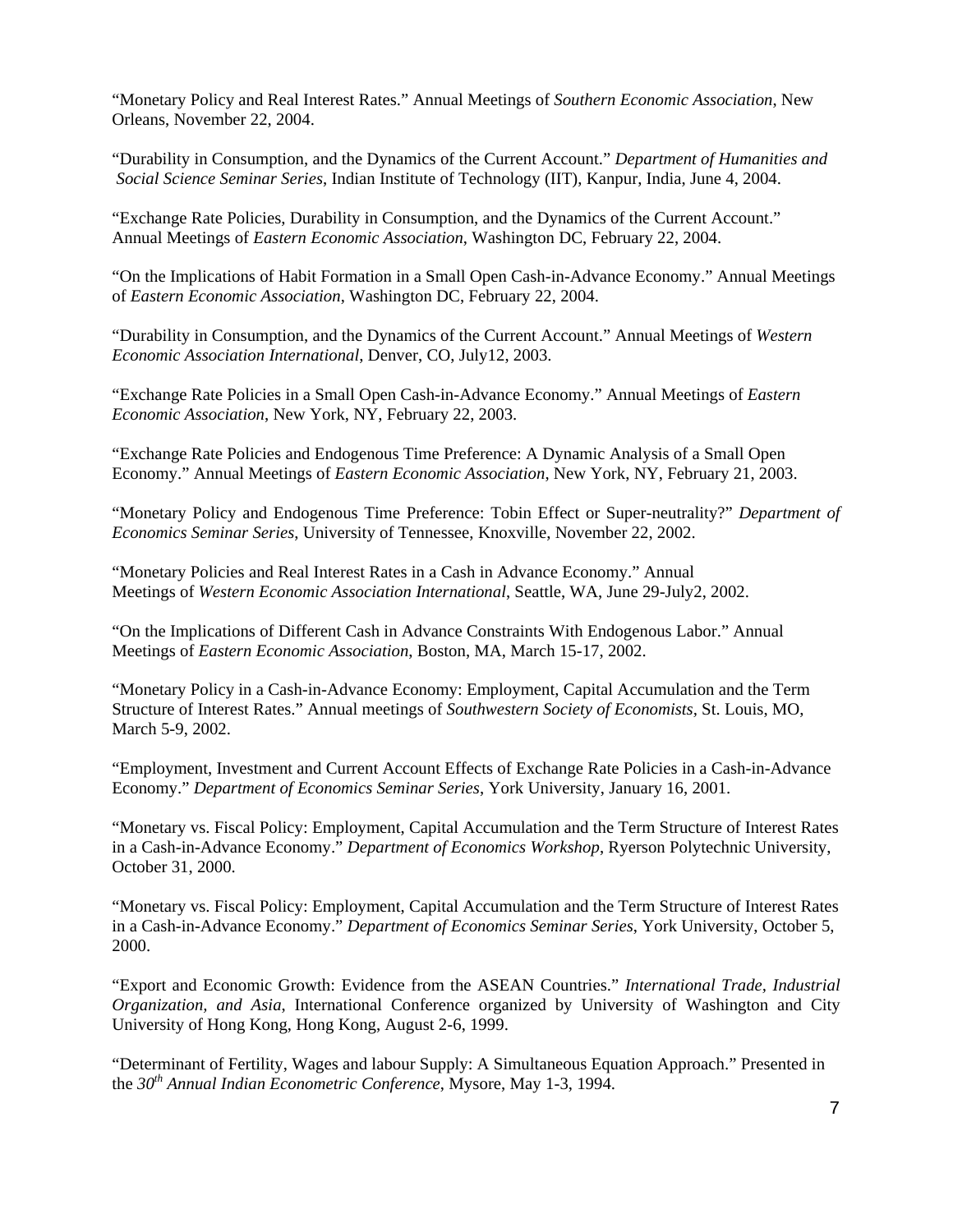"Rupee-Dollar Exchange Rate and Long Run Purchasing Power Parity: An Empirical Test." Presented in the *29th Annual Indian Econometric Conference*, Kanpur, March 20-22, 1993.

## **ACADEMIC EXPERIENCE: GRADUATE STUDENT SUPERVISION**

Shreekar Pradhan. Dissertation Title: "Essays on Environmental Policy Instruments, Emissions Leakage and Public Policy." Initial appointment: Senior Research Associate, King Abdullah Petroleum Studies and Research Center, Riyadh, Saudi Arabia.

Michael Craig. Dissertation Title: "Essays in Policy Analysis." Initial appointment: Assistant Professor, Lynchburg College, Lynchburg, VA, USA.

Ahiteme Houndonougbo. Dissertation Title: "Essays on Fiscal Policies in Open Economies." Initial appointment: Assistant Professor, Rollins College, FL, USA.

Ali Al-Nadi. Dissertation Title: "Three Macroeconomic Essays: Budget Stabilization Funds, Terms of Trade, Durability and the Small Open Economy Business Cycle." Initial appointment: Central Bank of Jordan, Jordan.

Kihyun Park. Dissertation Title: "Essays in Open Economy Macroeconomics." Initial appointment: Korea Energy Economics Institute (KEEI), Korea.

Mark Assibey-Yeboah. Dissertation Title: "Dynamic Effects of Government Policies in a Small Open Developing Economy with External Debt and Sovereign Risk." Initial appointment: Ghana Institute of Management & Public Administration, Ghana.

## **ACADEMIC EXPERIENCE: TEACHING (at Univ. of Tennessee)**

Econ 313 "Intermediate Macroeconomics" (undergraduate level; multiple times) Econ 351 "Monetary Economics" (undergraduate level; multiple times) Econ 413 "Macroeconomics: Business Cycles and Growth" (undergraduate level; multiple times) Econ 421 "International Economics" (undergraduate level; two times) Econ 581 "Mathematical Methods and Economics" (graduate level; multiple times) Econ 513 "Macroeconomic Theory" (graduate level (part 1); one time) Econ 514 "Macroeconomic Theory" (graduate level (part 2); multiple times) Econ 622 "International Finance" (graduate level; multiple times) Econ 651 "Monetary Theory" (graduate level; multiple times) Econ 683 "Time Series Econometrics" (graduate level; multiple times)

## **ACADEMIC EXPERIENCE: TEACHING (at York University)**

"Mathematics for Economists" (undergraduate level; two times).

"Mathematical Statistics for Economists" (undergraduate level; two times).

"Review of Mathematics and Statistics" (graduate level; one time, joint teaching).

## **AWARDS**

| 2009(Fall) | • Faculty Development Leave (University of Tennessee.)                     |
|------------|----------------------------------------------------------------------------|
| 2008-2009  | • Reagan Faculty Scholar (College of Business Admin., Univ. of Tennessee.) |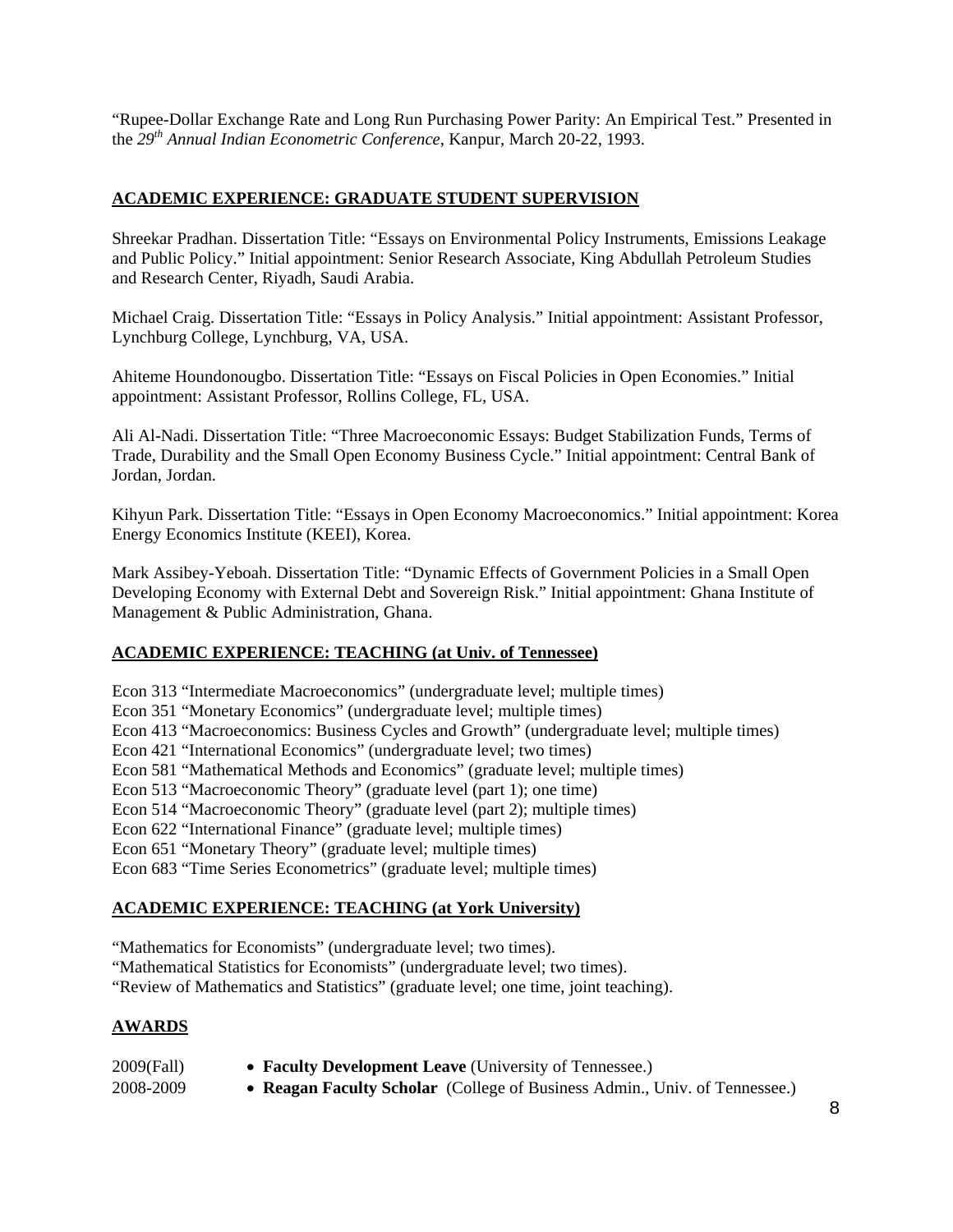| 2007-2008   | • Reagan Faculty Scholar (College of Business Admin., Univ. of Tennessee.)        |
|-------------|-----------------------------------------------------------------------------------|
| 2006-07     | • Finalist for the Outstanding Teacher Award in the CBA, Univ. of Tennessee       |
| 2005-06     | • Finalist for the Outstanding Teacher Award in the CBA, Univ. of Tennessee       |
| 2004-05     | • Scholarly Research Grant (College of Business Admin., Univ. of Tennessee.)      |
| 2003-04     | • Scholarly Research Grant (College of Business Admin., Univ. of Tennessee.)      |
| 2002-03     | • Scholarly Research Grant (College of Business Admin., Univ. of Tennessee.)      |
| 1999        | • Chris Sloan Prize (For academic excellence, York University).                   |
| 1997        | • Dean's Academic Excellence Scholarship (York University).                       |
| 1996 - 2000 | • Canadian Commonwealth Scholarship (Govt. of Canada).                            |
| 1992 - 1996 | • University Grants Commission (UGC) Research Fellowship (Govt. of India).        |
| 1991        | • Gold Medal (First Rank in M.A, University of Hyderabad).                        |
| 1989 - 1992 | • MCM Scholarship (Based on academic excellence $\&$ income, Univ. of Hyderabad). |
| 1986 - 1988 | • Merit Scholarship (For academic excellence, Visva Bharati University).          |
| 1980        | • Junior National Scholarship (Based on National Test, Govt. of India).           |

## **PROFESSIONAL AFFILIATION**

- American Economic Association Indian Econometric Society
- 
- 
- Eastern Economic Association Western Economic Association International
- Southern Economic Association Canadian Economic Association

## **PROFESSIONAL EXPERIENCE (Referee)**

- *Journal of Economic Dynamics and Control Economic Inquiry*
- *Canadian Journal of Economics Economics Bulletin*
- *International Economic Journal Journal of Macroeconomics*
- *Journal of Money Credit and Banking Economics Letters*
- *Journal of Economic Studies Applied Economics*
- *National Tax Journal* *The Financial Review*
- *Journal of Economics and Business Economic Modelling*
- *Journal of Economic Behavior & Organization Open Economics Review*
- *Environmental and Resource Economics*
- *Journal of International Money and Finance*
- *Examiner of Ph.D. Dissertation (Indian Institute of Technology, Madras, India).*
- *Project reviewer for King Fahd University of Petroleum & Minerals, Saudi Arabia.*
- *Examiner of Ph.D. Dissertation (Indian Institute of Technology, Bombay, India).*

#### **DEPARTMENTAL SERVICE**

| • Graduate Committee ( $\&$ Admission)                 | 2004-13, 2015-18    |
|--------------------------------------------------------|---------------------|
| • Search/Hiring Committee                              | 2015-16, 2017-18    |
| • Policy Committee                                     | 2007-08, 2015-18    |
| • Policy Committee (Chair)<br>2015-18                  |                     |
| • Tenure and Promotion Committee (General)             | $2007-08$ – Present |
| • Ad-hoc (T&P) Committee for Scott Holladay<br>2017-18 |                     |
| • Macro Theory Exam Committee                          | $2001-02$ - Present |
| • Macro Theory Exam Committee (Chair)                  | 2003-04 - Present   |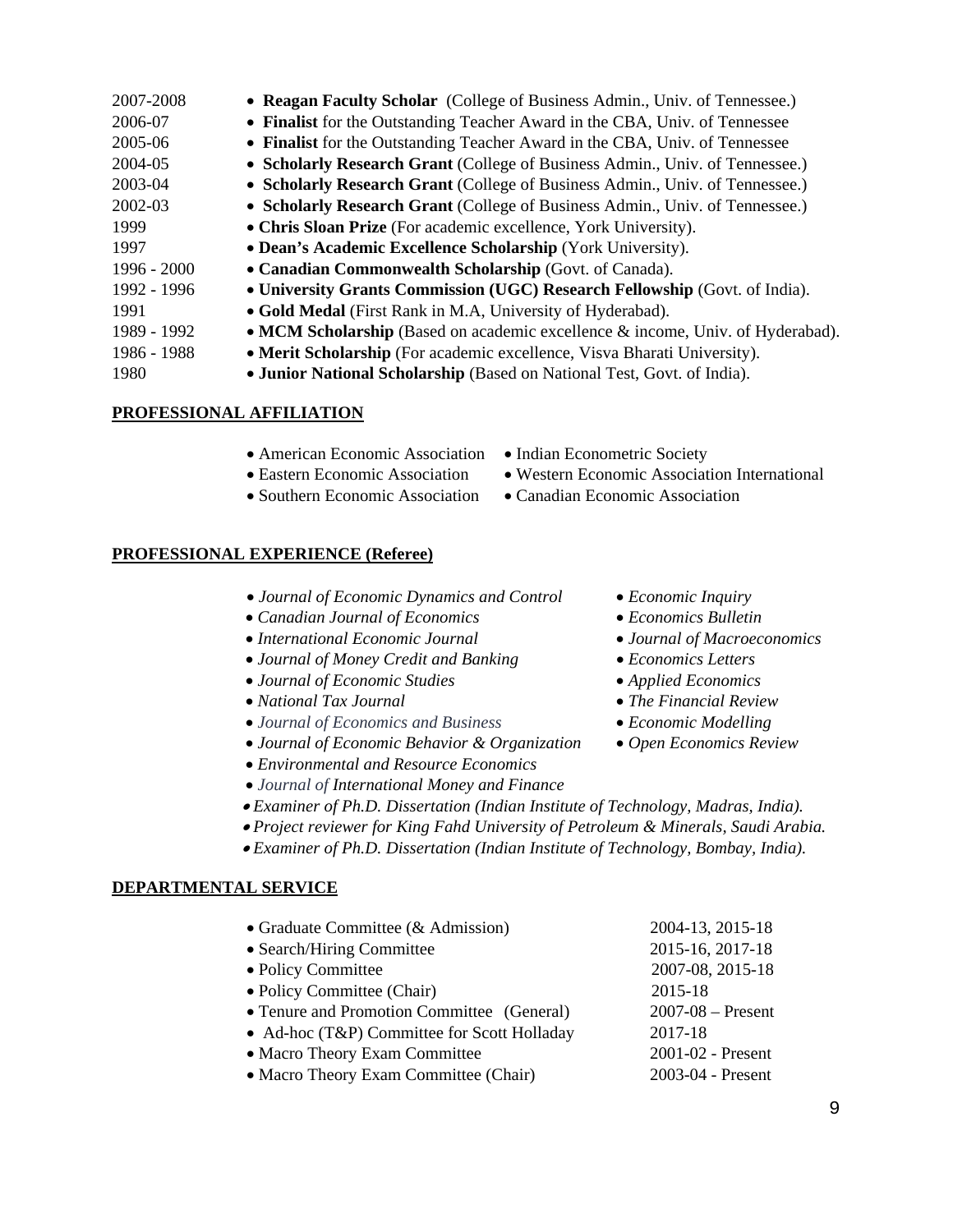| • Monetary Theory Field Exam Committee                              | $2002 - 03 - 2007 - 08$   |
|---------------------------------------------------------------------|---------------------------|
| <b>• Econometrics Field Exam Committee</b>                          | $2002 - 03 - 2007 - 08$   |
| • International Economics Field Exam Committee                      | $2005 - 06 - 2011 - 12$   |
| • Undergraduate Committee                                           | 2001-02-2003-04           |
| • Undergraduate Advising                                            | 2001-02 - Present         |
| · Quantitative/Econometrics Curriculum Committee                    | 2003-04                   |
| • Industrial Organization Search Committee                          | 2002-03                   |
| • International / Macroeconomics Search Committee                   | 2003-04                   |
| • International / Macroeconomics Search Committee                   | 2004-05                   |
| • Trade / Econometrics Search Committee                             | 2006-07                   |
| • Applied Econometrics Search Committee                             | 2007-08                   |
| • International / Econometrics Search Committee                     | 2008-09                   |
| • International / Econometrics Search Committee                     | 2009-10                   |
| • Additional Math Classes for Macroeconomics                        | 2001-02, 2002-03, 2003-04 |
| • Dissertation Committee Membership: Mark Turtle                    | 2002-03                   |
| · Dissertation Committee Membership: Zack Richards                  | 2007-09                   |
| · Dissertation Committee Membership: Omer Bayer                     | 2008-10                   |
| • Dissertation Committee Membership: Luke Jones                     | 2008-09-2010-11           |
| · Dissertation Committee Membership: Alejandro D.                   | 2008-09-2009-10           |
| · Dissertation Committee Membership: Valentina K.                   | 2010-11-2011-12           |
| • Dissertation Committee Membership: Todd Yarbrough 2010-11-2012-13 |                           |
| · Dissertation Committee Membership: Xiaowen Liu                    | 2011-12- Present          |
| · Dissertation Committee Chair: Mark Assibey-Yeboah                 | 2005-06-2008-09           |
| • Dissertation Committee Chair: Kihyun Park                         | 2007-08-2009-10           |
| · Dissertation Committee Chair: Ali Al-Nadi                         | 2007-08-2010-11           |
| • Dissertation Committee Chair: Ahiteme H.                          | 2011-12-2013-14           |
| · Dissertation Committee Chair: Pradhan, S.                         | 2013-14-2015-16           |
| · Dissertation Committee Chair: Craig, M.                           | 2012-13-2015-16           |
| • Supervised Undergraduate Independent Study                        | 2002-03, 2004-05, 2007,   |
|                                                                     | 2009, 2014, 2015, 2017    |
| • Supervised Graduate Independent Study                             | 2004-05, 05-06, 07-08,    |
|                                                                     | 2010-11                   |
| • Faculty Mentor for Students Teaching Econ 313                     | Summer 2006 and 2016-18   |
| • Faculty Mentor for Students Teaching Econ 351                     | Spring 2012- Present      |
| • Faculty Mentor for Students Teaching Econ 328                     | Fall 2015                 |
|                                                                     |                           |

# **UNIVERSITY/COLLEGE LEVEL SERVICE**

| • UT Graduate Council Member                           | 2017-2020               |
|--------------------------------------------------------|-------------------------|
| • UT Graduate Faculty Senate (alternate)               | $2010-11 - 2012-13$     |
| • UT Graduate Council Member (standby)                 | $2009-10-2012-13$       |
| • UT Scholarly Communication Committee                 | $2008-09 - 2010-11$     |
| • College of Business Diversity Committee              | $2007 - 08 - 2009 - 10$ |
| • Member of Dean's Diversity Task Force (CBA)          | 2005-06                 |
| • Hiring Committee: Center for International Education | 2001-02                 |
| • Evaluation of one of the advisors in the CIE         | 2002-04                 |
|                                                        |                         |

Group discussion with Chancellor Crabtree on improving